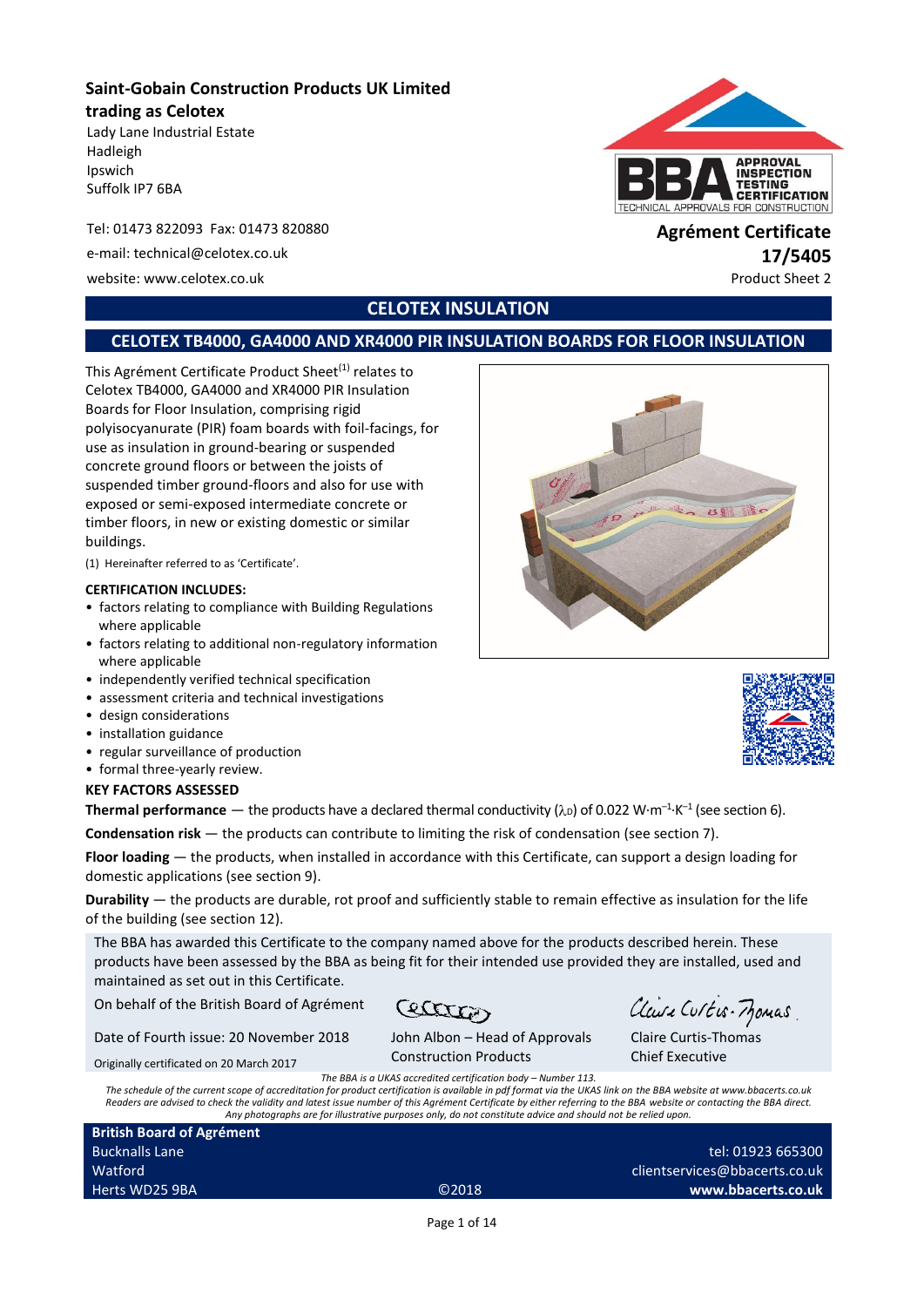# **Regulations**

In the opinion of the BBA, Celotex TB4000, GA4000 and XR4000 Insulation Boards for Floor Insulation, if installed, used and maintained in accordance with this Certificate, can satisfy or contribute to satisfying the relevant requirements of the following Building Regulations (the presence of a UK map indicates that the subject is related to the Building Regulations in the region or regions of the UK depicted):

|                                                                                                  |                                       | The Building Regulations 2010 (England and Wales) (as amended)                                                                                                                                                                                                                                                                                                                                     |
|--------------------------------------------------------------------------------------------------|---------------------------------------|----------------------------------------------------------------------------------------------------------------------------------------------------------------------------------------------------------------------------------------------------------------------------------------------------------------------------------------------------------------------------------------------------|
| <b>Requirement:</b><br>Comment:                                                                  | A1                                    | <b>Loading</b><br>The products can contribute to satisfying this Requirement. See section 9.2 of this<br>Certificate.                                                                                                                                                                                                                                                                              |
| <b>Requirement:</b><br>Comment:                                                                  | C2(c)                                 | <b>Resistance to moisture</b><br>The products can contribute to satisfying this Requirement. See sections 7.1 and 7.4 of<br>this Certificate.                                                                                                                                                                                                                                                      |
| <b>Requirement:</b><br>Comment:                                                                  | L1(a)(i)                              | <b>Conservation of fuel and power</b><br>The products can contribute to satisfying this Requirement. See section 6 of this<br>Certificate.                                                                                                                                                                                                                                                         |
| <b>Regulation:</b><br>Comment:                                                                   | $\overline{\mathbf{z}}$               | <b>Materials and workmanship</b><br>The products are acceptable. See section 12 and the Installation part of this Certificate.                                                                                                                                                                                                                                                                     |
| <b>Regulation:</b><br><b>Regulation:</b><br><b>Regulation:</b><br><b>Regulation:</b><br>Comment: | 26<br>26A<br><b>26A</b><br><b>26B</b> | CO <sub>2</sub> emission rates for new buildings<br>Fabric energy efficiency rates for new dwellings (applicable to England only)<br>Primary energy consumption rates for new buildings (applicable to Wales only)<br>Fabric performance values for new dwellings (applicable to Wales only)<br>The products can contribute to satisfying these Regulations. See section 6 of this<br>Certificate. |
|                                                                                                  |                                       | The Building (Scotland) Regulations 2004 (as amended)                                                                                                                                                                                                                                                                                                                                              |
| <b>Regulation:</b><br>Comment:                                                                   | 8(1)                                  | Durability, workmanship and fitness of materials<br>The products are acceptable. See section 12 and the Installation part of this Certificate.                                                                                                                                                                                                                                                     |
| <b>Regulation:</b><br>Standard:<br>Comment:                                                      | $\boldsymbol{9}$<br>1.1(b)            | <b>Building standards applicable to construction</b><br>Structure<br>The products can contribute to satisfying this Standard, with reference to clause $1.1.1^{(1)}$ .<br>See section 9.2 of this Certificate.                                                                                                                                                                                     |
| Standard:<br>Comment:                                                                            | 3.15                                  | Condensation<br>The products can contribute to satisfying this Standard, with reference to clauses<br>3.15.1 <sup>(1)</sup> , 3.15.4 <sup>(1)</sup> and 3.15.5 <sup>(1)</sup> . See sections 7.1 and 7.5 of this Certificate.                                                                                                                                                                      |

| Standard:<br>Standard:<br>Comment: | 6.1(b)<br>6.2 | Carbon dioxide emissions<br>Building insulation envelope<br>The products can contribute to satisfying these Standards, with reference to clauses or                                                                                                                                                        |
|------------------------------------|---------------|------------------------------------------------------------------------------------------------------------------------------------------------------------------------------------------------------------------------------------------------------------------------------------------------------------|
|                                    |               | parts of clauses 6.1.1 <sup>(1)</sup> , 6.1.6 <sup>(1)</sup> , 6.2.1 <sup>(1)</sup> , 6.2.3 <sup>(1)</sup> , 6.2.4 <sup>(1)</sup> , 6.2.6 <sup>(1)</sup> , 6.2.7 <sup>(1)</sup> , 6.2.9 <sup>(1)</sup> , 6.2.10 <sup>(1)</sup> ,<br>$6.2.11^{(1)}$ and $6.2.13^{(1)}$ . See section 6 of this Certificate. |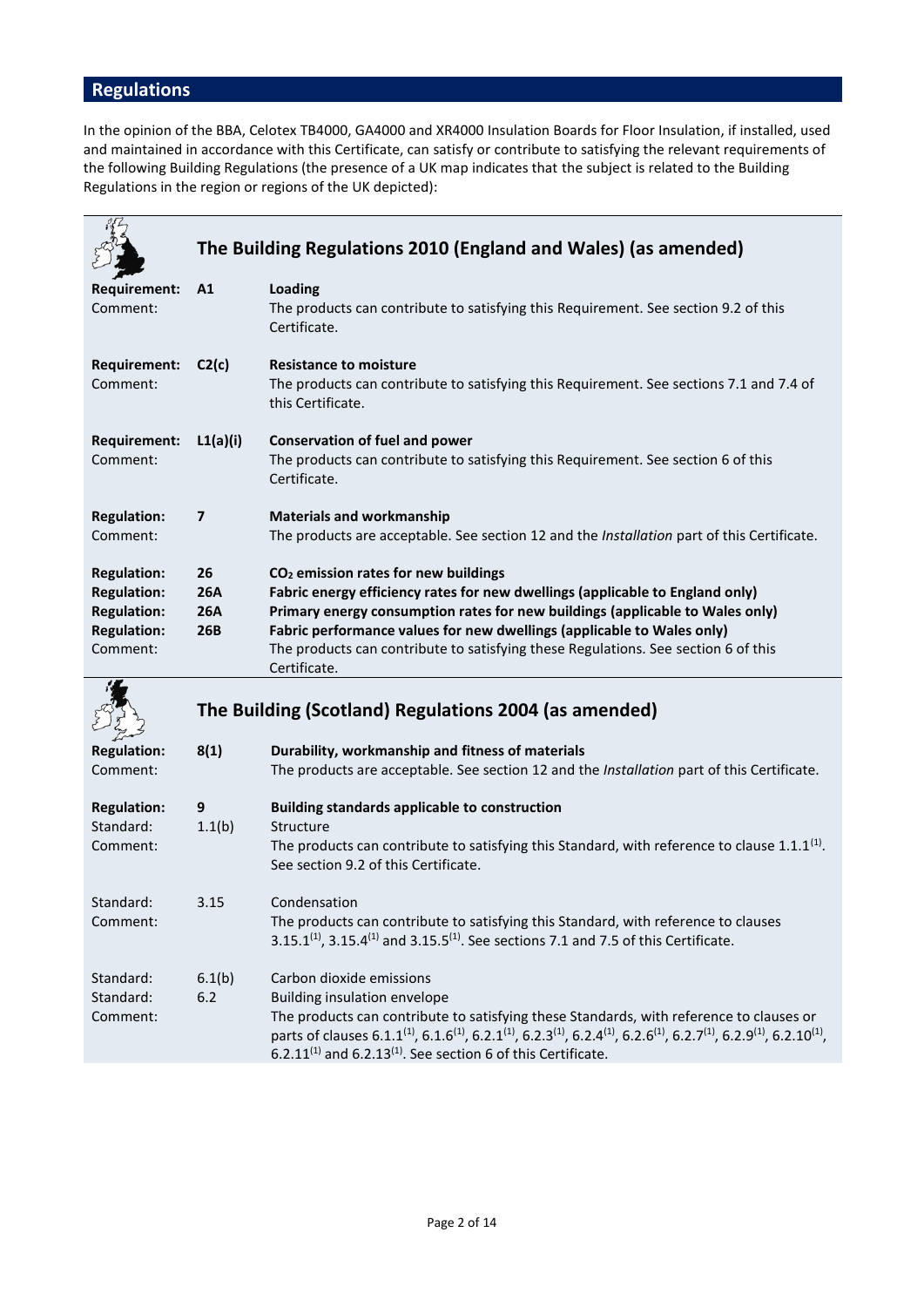| Standard:<br>Comment:                                | 7.1(a)(b)         | Statement of sustainability<br>The products can contribute to satisfying the relevant requirements of Regulation 9,<br>Standards 1 to 6, and therefore will contribute to a construction meeting a bronze level<br>of sustainability as defined in this Standard. In addition, the products can contribute to a<br>construction meeting a higher level of sustainability as defined in this Standard with<br>reference to clauses 7.1.4 <sup>(1)</sup> [Aspects 1 <sup>(1)</sup> and 2 <sup>(1)</sup> ], 7.1.6 <sup>(1)</sup> [Aspects 1 <sup>(1)</sup> (2) and 2 <sup>(1)</sup> ] and<br>7.1.7 <sup>(1)</sup> [Aspect $1^{(1)}$ ]. See section 6.1 of this Certificate. |
|------------------------------------------------------|-------------------|--------------------------------------------------------------------------------------------------------------------------------------------------------------------------------------------------------------------------------------------------------------------------------------------------------------------------------------------------------------------------------------------------------------------------------------------------------------------------------------------------------------------------------------------------------------------------------------------------------------------------------------------------------------------------|
| <b>Regulation:</b><br>Comment:                       | 12                | <b>Building standards applicable to conversions</b><br>Comments made in relation to these products under Regulation 9, Standards 1 to 6, also<br>apply to this Regulation, with reference to clause $0.12.1^{(1)}$ and Schedule $6^{(1)}$ .                                                                                                                                                                                                                                                                                                                                                                                                                              |
|                                                      |                   | (1) Technical Handbook (Domestic).                                                                                                                                                                                                                                                                                                                                                                                                                                                                                                                                                                                                                                       |
|                                                      |                   | The Building Regulations (Northern Ireland) 2012 (as amended)                                                                                                                                                                                                                                                                                                                                                                                                                                                                                                                                                                                                            |
| <b>Regulation:</b><br>Comment:                       | 23                | <b>Fitness of materials and workmanship</b><br>The products are acceptable. See section 12 and the Installation of this Certificate.                                                                                                                                                                                                                                                                                                                                                                                                                                                                                                                                     |
| <b>Regulation:</b><br>Comment:                       | 29                | Condensation<br>The products can contribute to satisfying this Regulation. See section 7.1 of this<br>Certificate.                                                                                                                                                                                                                                                                                                                                                                                                                                                                                                                                                       |
| <b>Regulation:</b><br>Comment:                       | 30                | <b>Stability</b><br>The products can contribute to satisfying this Regulation. See section 9.2 of this<br>Certificate.                                                                                                                                                                                                                                                                                                                                                                                                                                                                                                                                                   |
| <b>Regulation:</b><br><b>Regulation:</b><br>Comment: | 39(a)(i)<br>40(2) | <b>Conservation measures</b><br>Target carbon dioxide emission rate<br>The products can contribute to satisfying these Regulations. See section 6 of this<br>Certificate.                                                                                                                                                                                                                                                                                                                                                                                                                                                                                                |

## **Construction (Design and Management) Regulations 2015 Construction (Design and Management) Regulations (Northern Ireland) 2016**

Information in this Certificate may assist the client, designer (including Principal Designer) and contractor (including Principal Contractor) to address their obligations under these Regulations.

See section: 3 *Delivery and site handling* (3.4) of this Certificate.

## **Additional Information**

#### **NHBC Standards 2018**

In the opinion of the BBA, Celotex TB4000, GA4000 and XR4000 PIR Insulation Boards for Floor Insulation, if installed, used and maintained in accordance with this Certificate, can satisfy or contribute to satisfying the relevant requirements in relation to *NHBC Standards*, Chapters 5.1 *Substructure and ground bearing floors* and 5.2 *Suspended ground-floors.*

## **CE marking**

The Certificate holder has taken the responsibility of CE marking the products in accordance with harmonised European Standard BS EN 13165 : 2012. An asterisk (\*) appearing in this Certificate indicates that data shown is given in the manufacturer's Declaration of Performance.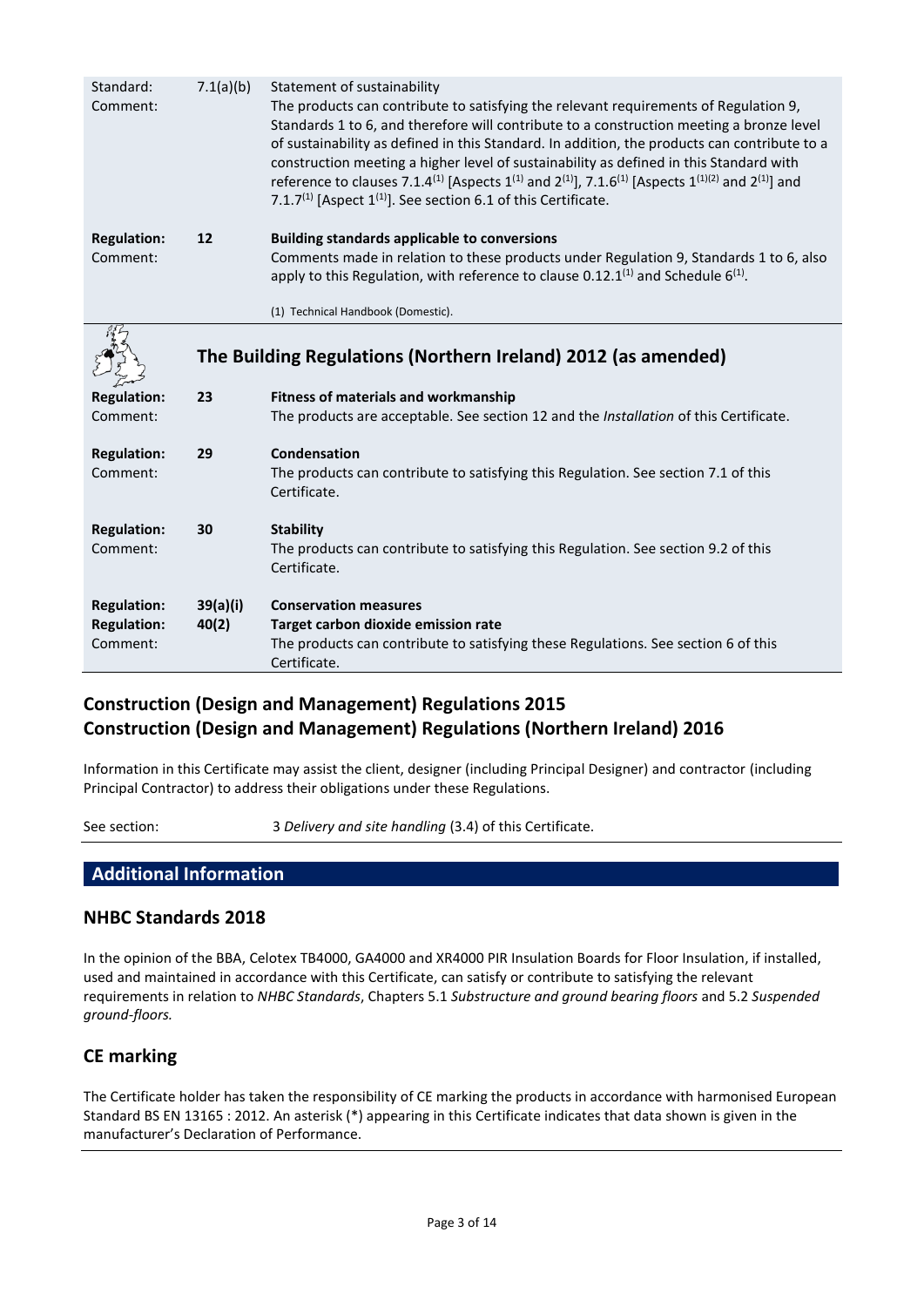#### **1 Description**

Celotex TB4000, GA4000 and XR4000 PIR Insulation Boards for Floor Insulation comprise rigid polyisocyanurate (PIR) foam boards with foil-facings. The nominal characteristics of the products are given in Table 1 of this Certificate.

| Table 1 Nominal characteristics |                                                                                  |                           |                                   |                 |                                                                       |  |  |
|---------------------------------|----------------------------------------------------------------------------------|---------------------------|-----------------------------------|-----------------|-----------------------------------------------------------------------|--|--|
| Product                         | <b>Facings</b>                                                                   | <b>Board size</b><br>(mm) | <b>Thickness</b><br>range<br>(mm) | Edge<br>profile | <b>Deviation from flatness</b><br>(mm)<br>(board length $\leq$ 2.5 m) |  |  |
| Celotex<br>TB4000               | Composite foil-facing<br>both sides (printed<br>on one side only) <sup>(1)</sup> | 1200 x 2400               | 12 to $45$                        | square<br>edge  | ≤ 10 (area > 0.75 m <sup>2</sup> )                                    |  |  |
| Celotex<br>GA4000               | Composite foil-facing<br>both sides (printed<br>on one side only) <sup>(1)</sup> | 1200 x 2400               | 50 to 100                         | square<br>edge  | ≤ 10 (area > 0.75 m <sup>2</sup> )                                    |  |  |
| Celotex<br>XR4000               | Composite foil-facing<br>both sides (printed<br>on one side only) <sup>(1)</sup> | 1200 x 2400               | 110 to 200                        | square<br>edge  | ≤ 10 (area > 0.75 m <sup>2</sup> )                                    |  |  |

(1) See sections 4.5 and 13.11.

#### **2 Manufacture**

2.1 Celotex PIR insulation is manufactured by a lamination process, formed between aluminium foil-facings that are glued together in a continuous laminator, where the adhesive is a mixture of two primary chemicals, polyol and MDI. An added blowing agent causes the adhesive to expand into foam that hardens, which is then cut to its finished board size and packed.

2.2 As part of the assessment and ongoing surveillance of product quality, the BBA has:

- agreed with the Certificate holder/manufacturer the quality control procedures and product testing to be undertaken
- assessed and agreed the quality control operated over batches of incoming materials
- monitored the production process and verified that it is in accordance with the documented process
- evaluated the process for management of nonconformities
- checked that equipment has been properly tested and calibrated
- undertaken to carry out the above measures on a regular basis through a surveillance process, to verify that the specifications and quality control operated by the manufacturer are being maintained.

2.3 The management system of Celotex has been assessed and registered as meeting the requirements of BS EN ISO 9001 : 2015 and BS EN ISO 14001 : 2015 by SGS UK Ltd (Certificates GB91/504 and GB11/83526).

#### **3 Delivery and site handling**

3.1 The products are delivered to site in polythene-wrapped packs. Each pack of boards contains a label with the manufacturer's name, board dimensions and the BBA logo incorporating the number of this Certificate.

3.2 The products must be protected from prolonged exposure to sunlight, and stored dry, flat and raised above ground level (to avoid contact with ground moisture). Where possible, packs should be stored inside. If stored outside, they should be under cover, or protected with opaque polythene sheeting.

3.3 The products are light and easy to handle and care should be exercised to avoid crushing the edges or corners. If damaged, the products should be discarded.

3.4 The products must not be exposed to open flame or other ignition sources, or to solvents or other chemicals.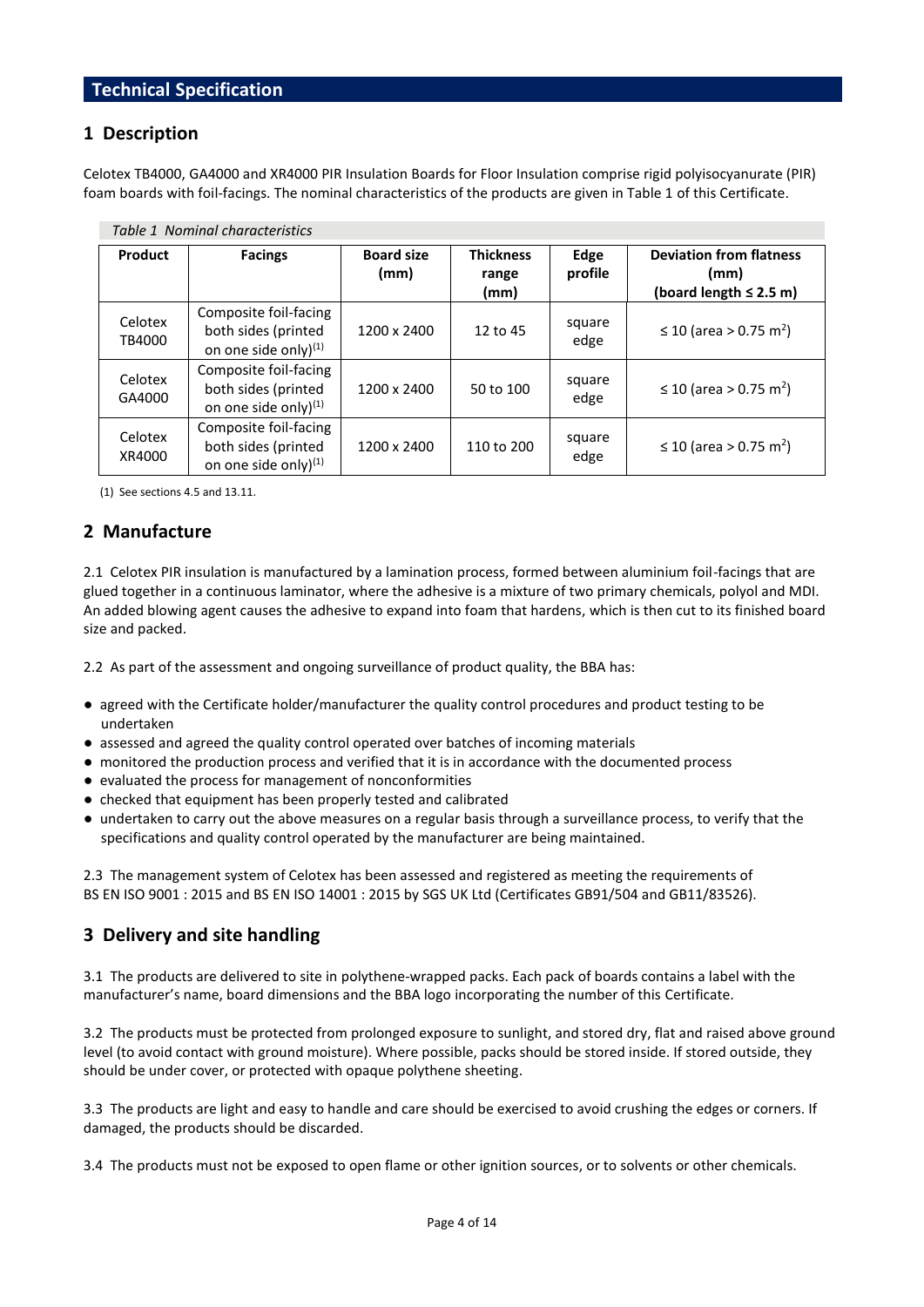## **Assessment and Technical Investigations**

The following is a summary of the assessment and technical investigations carried out on Celotex TB4000, GA4000 and XR4000 PIR Insulation Boards for Floor Insulation.

**Design Considerations**

#### **4 Use**

4.1 Celotex TB4000, GA4000 and XR4000 PIR Insulation Boards for Floor Insulation are suitable for use as floor insulation and are effective in reducing the thermal transmittance (U value) of ground-bearing or suspended concrete or timber ground-floors, and also exposed or semi-exposed intermediate concrete or timber floors, in new or existing domestic or similar buildings. The products can also be used on suitably designed beam-and-block floors incorporating Type R2 semi-resisting or resisting blocks to BS EN 15037-2 : 2009 and self-bearing beams to BS EN 15037-1 : 2008.

4.2 Ground-bearing floors should only be used where the depth of compacted fill is less than 600 mm and is defined as non-shrinkable. Shrinkable fills are defined as material containing more than 35% fine particles (silt and clay) and having a Plasticity Index of 10% or greater (shrinkable fills are susceptible to clay heave).

4.3 Ground-bearing concrete and suspended concrete ground-floors incorporating the products must include a suitable damp-proof membrane (dpm), laid beneath the insulation, in accordance with the relevant sections of CP 102 : 1973, and BS 8215 : 1991 (see sections 13.5 and 13.6 of this Certificate).

4.4 Suspended concrete or timber ground-floors incorporating the insulation boards must include suitable ventilation of the sub-floor void (minimum 150 mm void between the underside of the floor and the ground surface) or a dpm. For suspended floors in locations where clay heave is anticipated, an additional void of up to 150 mm may be required to accommodate the possible expansion of the ground below the floor. In such cases where the risk of clay heave has been confirmed by geotechnical investigations by a competent individual, a total void of up to 300 mm may be required.

4.5 When used as insulation in suspended timber ground-floors, for optimum thermal performance, the boards must be installed with the correct orientation of their printed foil-facings. See section 13.11 of this Certificate.

4.6 The overlay to the insulation boards should be:

● a vapour control layer (VCL) as required (see sections 4.3 and 7.3)

and:

 $\bullet$  a cement-based floor screed of minimum 65 mm thickness<sup>(1)</sup>, laid in accordance with the relevant clauses of BS 8204-1 : 2003 and/or BS 8204-2 : 2003, and BS 8000-9 : 2003

or

● a wood-based floor, eg tongue-and-groove plywood to BS EN 636 : 2012, flooring grade particle board (Types P5 to P7) to BS EN 312 : 2010 or oriented strand board (OSB) of type OSB/3 or OSB/4 to BS EN 300 : 2006, of a suitable thickness (to be determined by a suitably qualified and experienced individual), installed in accordance with PD CEN/TR 12872 : 2014 and BS EN 12871 : 2013

or

 $\bullet$  a concrete slab to BS EN 1992-1-1 : 2004.

(1) NHBC only accept ground-bearing floor slabs with at least 100 mm thick concrete including monolithic screed.

4.7 Where a concrete screed or slab finish is to be laid directly over the product, a polyethylene separating layer/VCL must be installed between the insulation and the concrete to prevent chemical attack and seepage between the boards (see section 13.7). Any gaps between insulation boards or around service openings, visible prior to installing the concrete, must be filled with expanding foam or strips of insulation.

4.8 Loadbearing internal walls must not be built on the floor.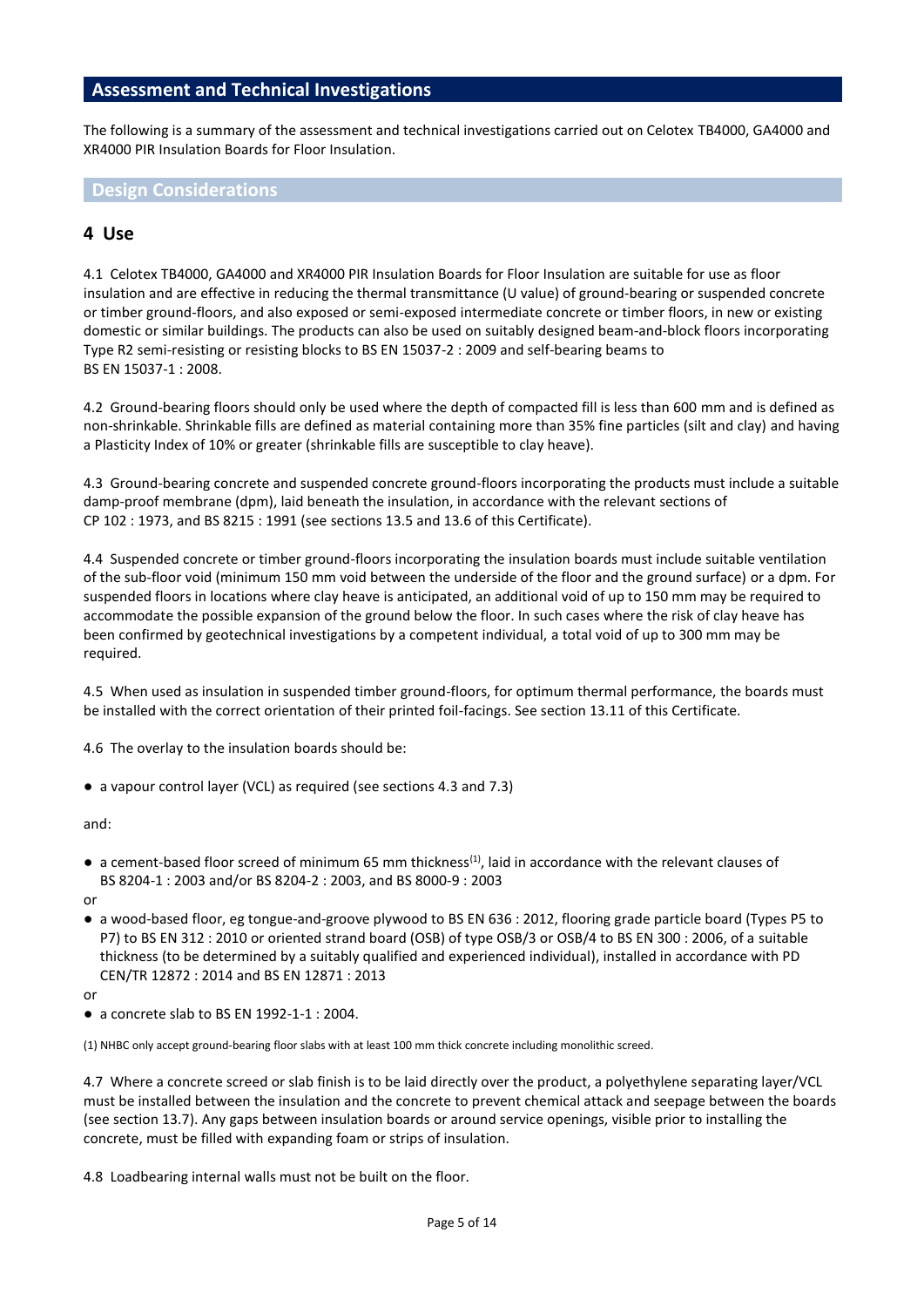4.9 If present, mould or fungal growth should be treated prior to commencement of the installation of the products.

## **5 Practicability of installation**

The products are designed to be installed by a competent general builder, or a contractor, experienced with these types of products.

## **6 Thermal performance**



6.1 Calculations of the thermal transmittance (U value) of a floor should be carried out in accordance with BS EN ISO 6946 : 2017, BS EN ISO 13370 : 2017 and BRE Report BR 443 : 2006 using the following values:

- PIR insulation core declared thermal conductivity( $\lambda_D$ )\* of 0.022 W·m<sup>-1</sup>·K<sup>-1</sup>
- composite foil-facings both sides, printed on one side only  $-$  for unprinted facing, an aged emissivity ( $\varepsilon$ ) (to BS EN 15976 : 2011) of 0.05.

6.2 The U value of a completed floor will depend on the insulation thickness, the perimeter/area ratio and the floor type. Calculated U values for example constructions are given in Table 2.

| Table 2 Example U values - ground-floor construction |                                 |             |                           |             |             |             |
|------------------------------------------------------|---------------------------------|-------------|---------------------------|-------------|-------------|-------------|
| Celotex TB4000, GA4000 and XR4000                    |                                 |             |                           |             |             |             |
|                                                      |                                 |             | Insulation thickness (mm) |             |             |             |
| <b>Floor Type</b>                                    | Target U value                  | P/A ratio   |                           |             |             |             |
|                                                      | $(W \cdot m^{-2} \cdot K^{-1})$ | 0.2         | 0.4                       | 0.6         | 0.8         | 1.0         |
|                                                      | 0.13                            | $90^{(2)}$  | $120^{(3)}$               | $130^{(3)}$ | $140^{(3)}$ | $140^{(3)}$ |
|                                                      | 0.15                            | $70^{(2)}$  | $100^{(2)}$               | $110^{(3)}$ | $120^{(3)}$ | $120^{(3)}$ |
| Ground-bearing                                       | 0.20                            | $40^{(1)}$  | $65^{(2)}$                | $75^{(2)}$  | $80^{(2)}$  | $85^{(2)}$  |
| concrete floor(4)(7)                                 | 0.22                            | $30^{(1)}$  | $55^{(2)}$                | $65^{(2)}$  | $70^{(2)}$  | $75^{(2)}$  |
|                                                      | 0.25                            | $20^{(1)}$  | $45^{(1)}$                | $55^{(2)}$  | $60^{(2)}$  | $65^{(2)}$  |
|                                                      | 0.13                            | $110^{(3)}$ | $130^{(3)}$               | $140^{(3)}$ | $140^{(3)}$ | $140^{(3)}$ |
|                                                      | 0.15                            | $90^{(2)}$  | $110^{(3)}$               | $120^{(3)}$ | $120^{(3)}$ | $120^{(3)}$ |
| Suspended concrete                                   | 0.20                            | $55^{(2)}$  | $75^{(2)}$                | $80^{(2)}$  | $85^{(2)}$  | $85^{(2)}$  |
| ground-floor(5)(7)                                   | 0.22                            | $45^{(1)}$  | $70^{(2)}$                | $70^{(2)}$  | $75^{(2)}$  | $75^{(2)}$  |
|                                                      | 0.25                            | $35^{(1)}$  | $50^{(2)}$                | $60^{(2)}$  | $60^{(2)}$  | $65^{(2)}$  |
|                                                      | 0.13                            | $200^{(3)}$ | $200^{(3)}$               |             |             |             |
|                                                      | 0.15                            | $140^{(3)}$ | $165^{(3)}$               | $200^{(3)}$ | $200^{(3)}$ | $200^{(3)}$ |
| Suspended timber                                     | 0.20                            | $75^{(2)}$  | $110^{(3)}$               | $120^{(3)}$ | $130^{(3)}$ | $130^{(3)}$ |
| ground-floor(6)                                      | 0.22                            | $65^{(2)}$  | $90^{(2)}$                | $110^{(3)}$ | $110^{(3)}$ | $120^{(3)}$ |
|                                                      | 0.25                            | $45^{(1)}$  | $75^{(2)}$                | $85^{(2)}$  | $90^{(2)}$  | $95^{(2)}$  |

(1) Celotex TB4000

(2) Celotex GA4000.

(3) Celotex XR4000.

(4) Ground-bearing concrete floor construction (Celotex insulation on top of slab, under screed finish) 65 mm concrete screed

 $\lambda$  = 1.15 W·m<sup>-1</sup>·K<sup>-1</sup>, polyethylene separating layer, Celotex insulation, dpm, 100 mm concrete oversite, 150 mm sand-blinded hardcore.

(5) Suspended concrete ground-floor construction (Celotex insulation on top of beam and block, below screed finish) 65 mm concrete screed  $\lambda$  = 1.15 W·m<sup>-1.</sup>K<sup>-1</sup>, polyethylene separating layer, Celotex insulation, beam and block floor (12%), beam  $\lambda$  = 2.00 W·m<sup>-1.</sup>K<sup>-1</sup>, dense block infill  $\lambda$  = 1.13 W·m<sup>-1</sup>·K<sup>-1</sup>, ventilated void.

(6) Suspended timber ground-floor construction (Celotex between floor joists) – floor deck thermal resistance 0.169 m<sup>2</sup> ·K·W–<sup>1</sup> (based on 22 mm chipboard λ= 0.13 W·m<sup>-1.</sup>K<sup>-1</sup>), Celotex insulation (87%) between 47 mm wide joists at 400 mm centres. The depth of the joists = 100 to 200 mm depending on the depth of insulation between floor joists (13%) based on BR 443 : 2006 (nogging every 3 metres at 38 mm wide).

(7) Edge insulation used, Celotex TB4020 (20 mm thick x 65 mm high).

#### **Junctions**

6.3 Care must be taken in the overall design and construction of junctions with other elements and openings to minimise thermal bridges and air infiltration. Detailed guidance can be found in the documents supporting the national Building Regulations. An example of an acceptable junction detail is shown in Figure 1.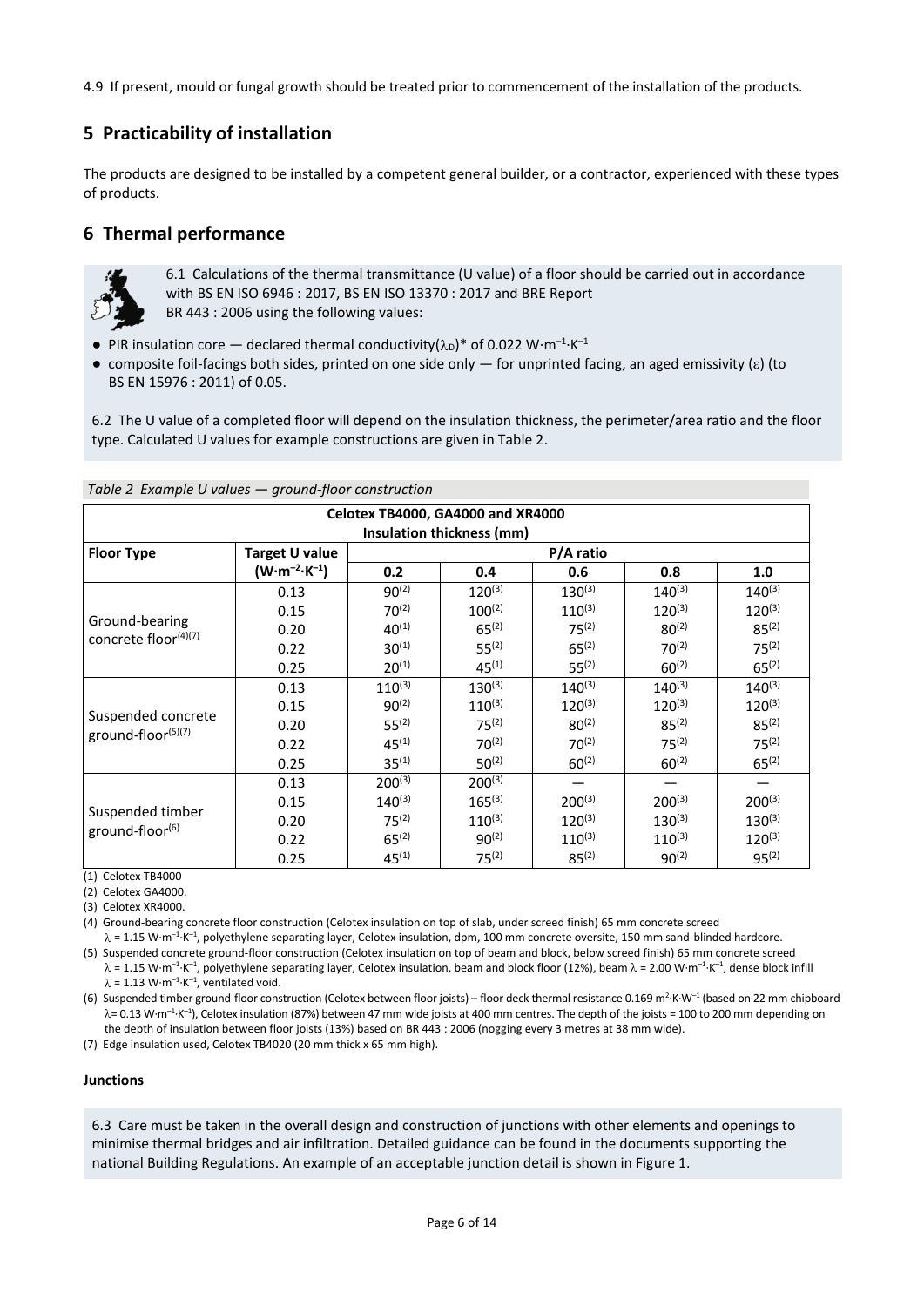



## **7 Condensation risk**

#### **Interstitial condensation**



7.1 Floors will adequately limit the risk of interstitial condensation when they are designed and constructed in accordance with BS 5250 : 2011 Annex F and the relevant guidance.

7.2 The foil-facings have a water vapour resistance of 1000 MN·s·g<sup>-1</sup>·m<sup>-1</sup> and the insulation core has a water vapour resistivity of 300 MN·s·g<sup>-1</sup>·m<sup>-1</sup> and, therefore, will provide a significant resistance to water vapour transmission.

7.3 When the products are used above the dpm on a ground-supported or a suspended floor, a VCL is installed on the warm side of the insulation to limit the risk of interstitial condensation, unless a risk assessment shows this is not necessary.

#### **Surface condensation**



7.4 Floors will adequately limit the risk of surface condensation when the thermal transmittance (U value) does not exceed 0.7 W $\cdot$ m<sup>-2</sup> $\cdot$ K<sup>-1</sup> at any point, and the junctions with walls are designed in accordance with section 6.3 of this Certificate.



7.5 Floors will adequately limit the risk of surface condensation when the thermal transmittance (U value) does not exceed 1.2 W·m<sup>-2</sup>·K<sup>-1</sup> at any point. Guidance may be obtained from BS 5250 : 2011 Annex F. Further guidance may be obtained from BRE Report BR 262 : 2002 and section 6.3 of this Certificate.

## **8 Behaviour in relation to fire**

8.1 The Certificate holder has declared a reaction to fire classification\* to EN 13501-1 : 2007 of Class E for the products.

8.2 When properly installed, the products will not add significantly to any existing fire hazard. The products will be contained within the floor by the overlay until the overlay itself is destroyed. Therefore, the products will not contribute to the development stages of a fire or present a smoke or toxic hazard.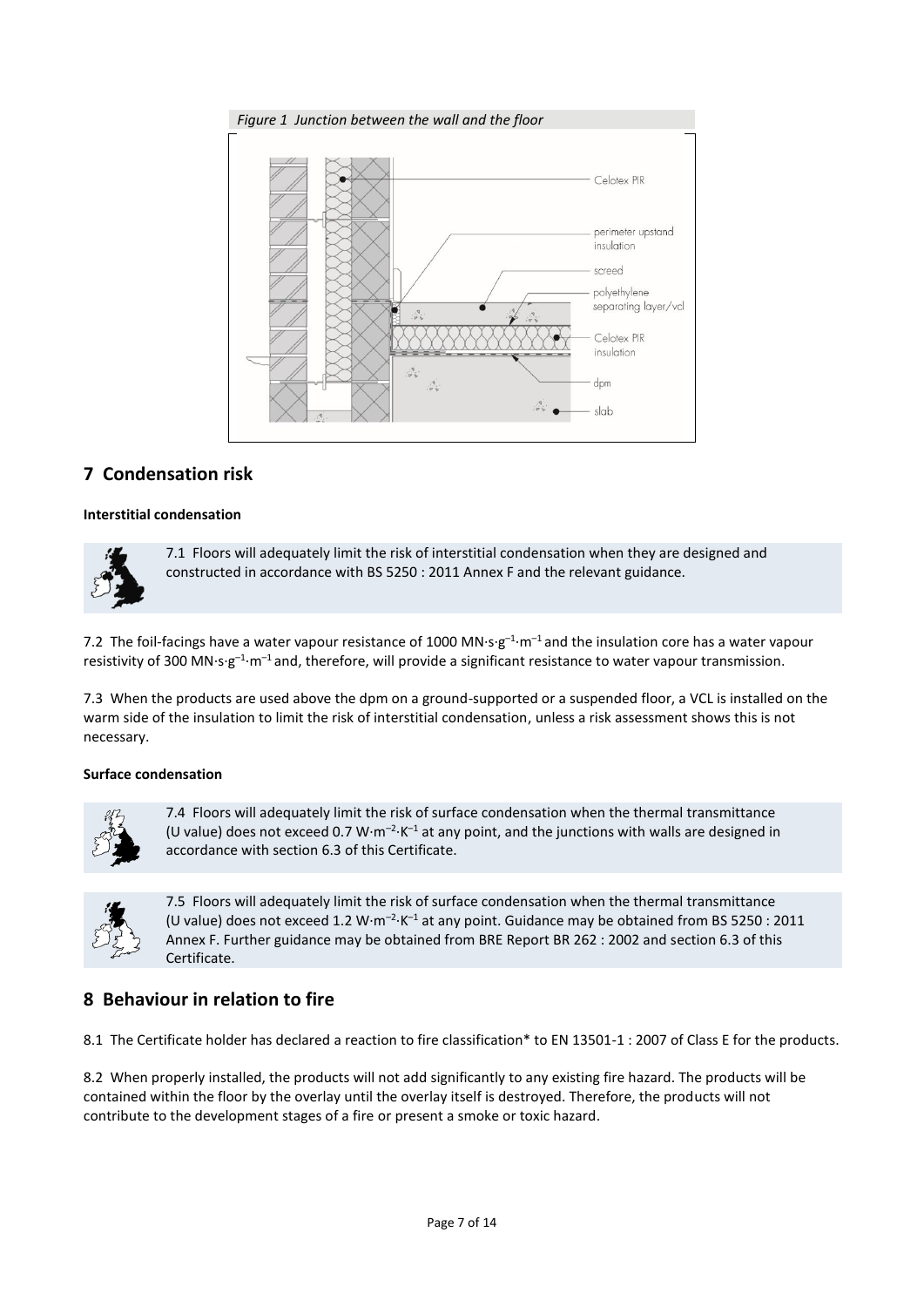## **9 Floor loading**

9.1 The products have a compressive strength (compressive stress at 10% deformation\* to BS EN 826 : 2013) of /140KPa.



9.2 The products are suitable for domestic occupancies defined in this Certificate when covered with a suitable floor overlay (see section 4.6), and are capable of resisting a uniformly distributed load of 1.5 kN·m<sup>-2</sup> or a concentrated load of 2 kN for category A1 and A2 (domestic) situations as defined in BS EN 1991-1-1 : 2002 and National Annex Table NA.2. Further assessment is necessary in the case of duty walkways and floors subject to physical activities.

9.3 The performance of the floor construction will depend on the insulation properties and type of floor overlay used (including thickness and strength). When the products are used under a concrete slab, resistance to concentrated and distributed loads is a function of the slab specification. Further guidance on the suitability of floor overlays can be found in BS EN 13810-1 : 2002, DD CEN/TS 13810-2 : 2003, BS 8204-1 : 2003 and BS EN 312 : 2010, and from the flooring manufacturer.

#### **10 Incorporation of services**

10.1 De-rating of electrical cables should be considered where installation restricts air cooling of cables; the products must not be used in direct contact with electrical heating cables or hot water pipes. Where underfloor heating systems are to be used, the advice of the Certificate holder should be sought.

10.2 Where possible, electrical conduits, gas and water pipes or other services should be contained within ducts or channels within the concrete slab of ground-bearing floors. Where this is not possible, the services may be accommodated within the insulation, provided they are securely fixed to the concrete slab. Electric cables should be enclosed in a suitable conduit. With hot pipes, the insulation must be cut back to maintain an air space.

10.3 Where water pipes are installed below the insulation, they must be pre-lagged with close-fitting pipe insulation. Pipes installed above the insulation will not require lagging, although some provision needs to be made for expansion and contraction.

10.4 Where the products are installed on a floor of a suspended beam-and-block design, all services must be installed so as not to impair the floor performance.

10.5 On overlay board floors, in situations where access to the services is desirable, a duct may be formed by mechanically fixing to the floor, timber bearers of the same thickness as the insulation to provide support for a particle board cover. The duct should be as narrow as possible and not exceed 400 mm in width or the maximum particle board spans given in PD CEN/TR 12872 : 2014 without intermediate support. Services should be suitably fixed to the floor base and not to the insulation boards.

10.6 On intermediate/exposed floor, all the services should be incorporated beneath the existing floor, above the insulation if possible.

#### **11 Maintenance**

As the products are confined within the floor by the overlay and have suitable durability (see section 12), maintenance is not required.

## **12 Durability**



The products are rot proof, dimensionally stable and, when installed with the overlays specified in this Certificate, will remain effective as an insulating material for the life of the building in which they are incorporated.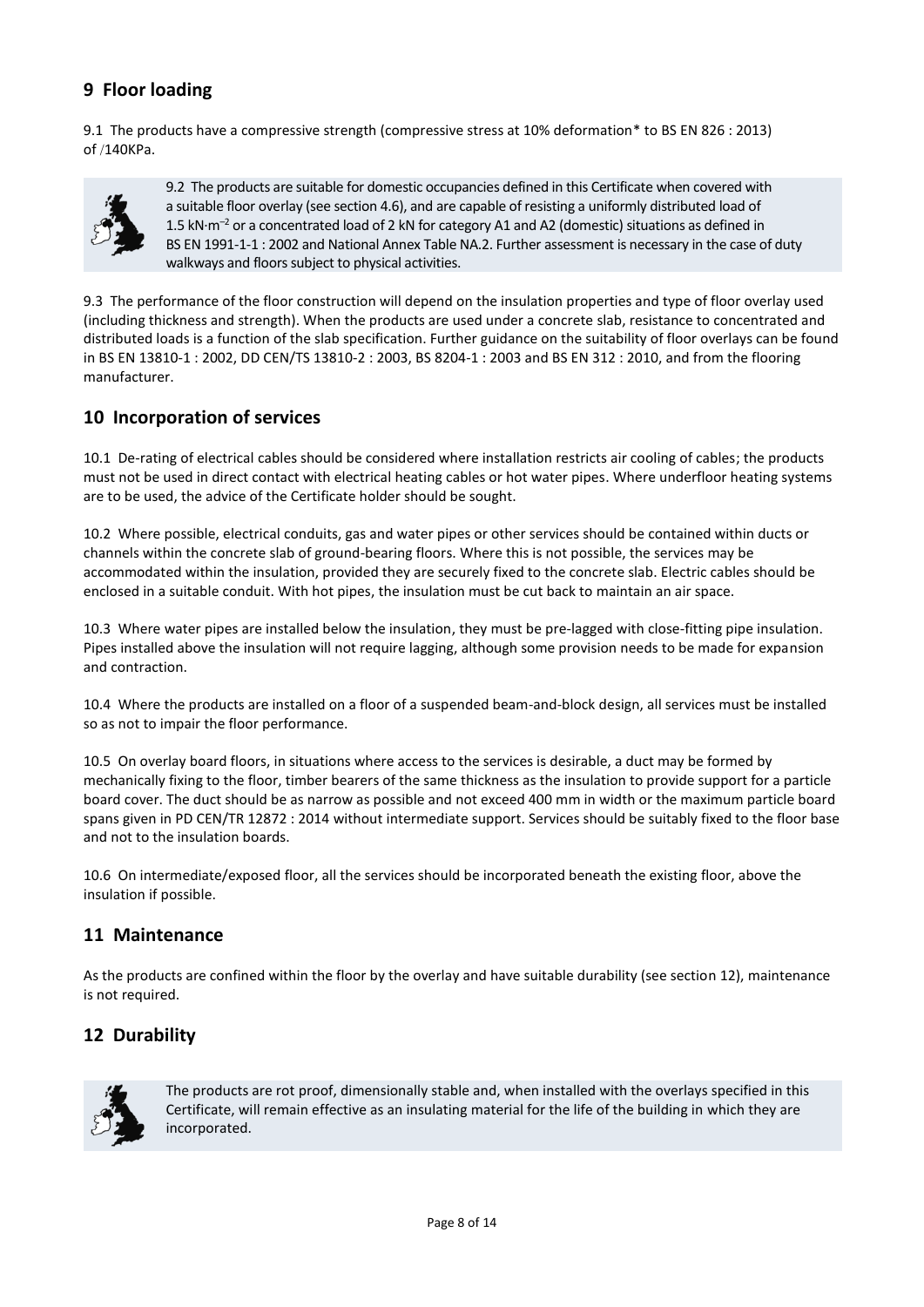## **13 General**

13.1 Installation of Celotex TB4000, GA4000 and XR4000 PIR Insulation Boards for Floor Insulation must be in accordance with the Certificate holder's instructions and the requirements of this Certificate.

13.2 Typical methods of installation are shown in Figures 2 and 3. Reference should also be made to BRE Report BR 262 : 2002.



*Figure 3 Between the joists in a suspended timber floor*



13.3 In ground-bearing concrete floors (see Figure 2), the concrete floor slab over which the boards are to be laid should be left for as long as possible to maximise drying out and dissipation of constructional moisture, in accordance with BS 8203 : 2017, section 3.1.2.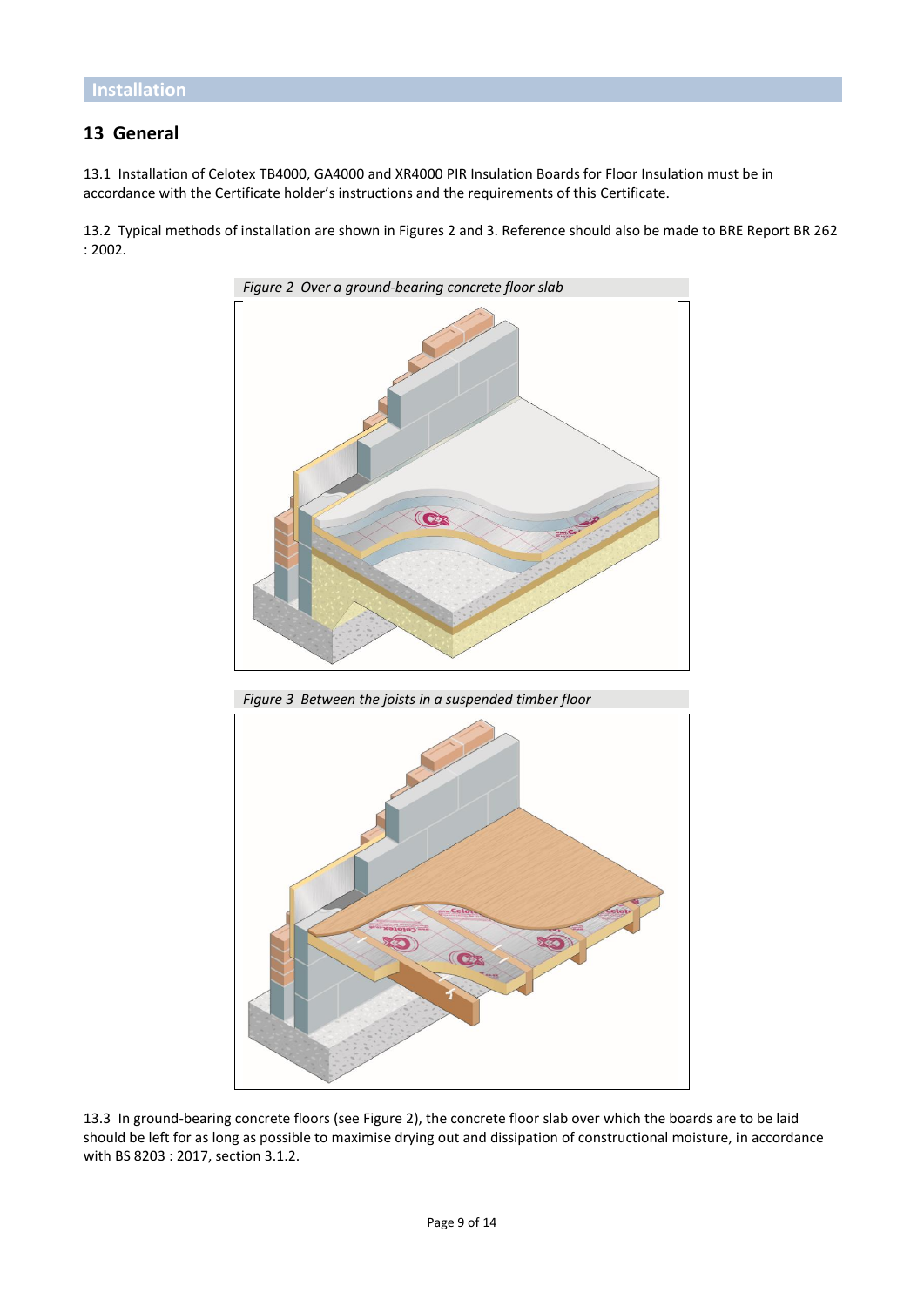13.4 The concrete floor surface should be smooth, level and flat to within 5 mm when measured with a two-metre straight-edge. Irregularities greater than this must be removed. Minor irregularities (up to 10 mm deep) may be levelled with mortar or thin screed.

13.5 Where the insulation is used over ground-bearing concrete floor slabs, a suitable dpm in accordance with CP 102 : 1973, should be laid to resist moisture from the ground. If a liquid-type dpm is applied to the slabs, it should be of a type compatible with the products and allowed to dry out fully before laying the insulation.

13.6 Where the insulation is used on hardcore bases beneath ground-bearing concrete slabs, the hardcore must be compacted and blinded with a thin layer of sand, before application of the dpm followed by the insulation boards.

13.7 A VCL is installed on the warm side of the insulation to inhibit the risk of interstitial condensation if necessary (see section 7.3). Where a concrete screed or slab finish is to be laid directly over the product, a polyethylene separating layer/VCL must be installed between the insulation and the concrete to prevent chemical attack and seepage between the boards.

13.8 The insulation can be used on suitable beam-and-block suspended concrete floors (see section 4.1).

13.9 Where a screed or concrete slab is laid over the insulation, vertical upstands of insulation should be provided and be of sufficient depth to fully separate the screed or slab from the wall. If used, a suitable cavity wall insulation material should be extended below the dpc level to provide edge insulation to the floor.

13.10 To limit the risk of condensation and other sources of dampness, the insulation and overlays should only be laid after the construction is made substantially weathertight, eg after glazing. During construction, the insulation and overlay must be protected from damage by traffic and moisture sources, such as water spillage and plaster droppings.

13.11 The products may be installed between timber floor joists using Celotex insulation clips or timber stop beads. The products have printed logos applied to the outer foil-facing on one side only. To ensure optimum thermal performance, the products must be installed with the unprinted foil-face always facing the cavity side. Tongue-andgroove particle board flooring or softwood floor boarding is then installed in the conventional manner.

## **14 Procedure**

14.1 The product is cut to size (using a sharp knife or fine-toothed saw), as necessary, and laid with closely butted, staggered cross-joints, ensuring all spaces are completely filled.

14.2 The laying pattern should ensure that all cut edges are at the perimeter of the floor or some other feature, eg matwells, thresholds or access ducts. Spreader boards should be used to protect the insulation.

#### **Cement-based screed overlay** (Figure 2)

14.3 Perimeter edge pieces are cut and placed around the edges and taped at joints. A polyethylene VCL, at least 0.125 mm thick (500 gauge), is laid over the insulation. The VCL should have 150 mm overlaps, taped at the joints, and turned up 100 mm at the walls. A properly compacted screed of minimum thickness 65 mm is then laid over. The relevant clauses of BS 8204-1 : 2003 should be followed.

#### **Timber-based board overlay**

14.4 Before installing the overlay, preservative-treated timber battens, in accordance with BS 8417 : 2011, are positioned at doorways and access panels. Adequate time should be allowed for preservatives to be fixed, and the solvents from solvent-based preservatives to evaporate.

14.5 A polyethylene VCL of at least 0.125 mm (500 gauge) thickness is laid between the insulation and the timber board overlay. The VCL should have 150 mm overlaps, taped at the joints, and turned up 100 mm at the walls.

14.6 Timber based overlay boards as specified in section 4.6 are laid with staggered cross-joints, in accordance with PD CEN/TR 12872 : 2014 and BS EN 12871 : 2013.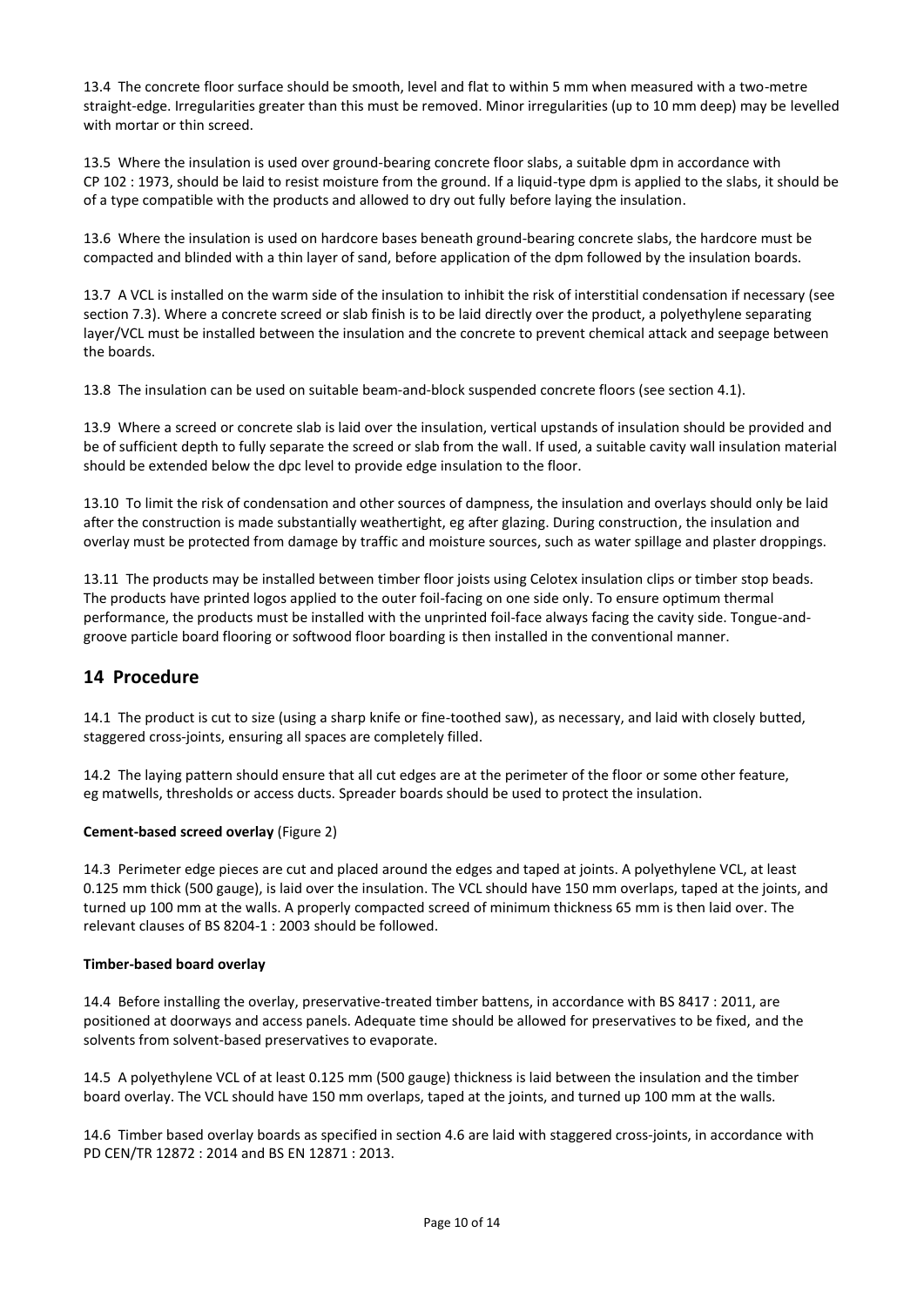#### **Concrete slab overlay (ground-bearing only)**

14.7 Perimeter edge pieces are cut and placed around the edges and taped at the joints. A polyethylene VCL, minimum 0.125 mm thick (500 gauge), is laid over the insulation. The VCL should have 150 mm overlaps, taped at the joints and turned up 100 mm at the walls. The concrete slab is laid to the required thickness in accordance with BS 8000-9 : 2003 and BS 8204-1 : 2003.

#### **Suspended timber floor** (Figure 3)

14.8 Insulation boards can be supported between timber joists using either Celotex insulation clips or timber beads. Where timber beads are used, a void may be incorporated above the insulation to accommodate services, if required. For correct orientation of the products, see section 13.11.

14.9 The product is cut to size to fit tightly between the joists. The saddle clip spikes are pressed into the long edges of the insulation board, ensuring the flange sits flat on the face of the board. Clips should be fitted at one metre intervals. The insulation board is then pushed into place until the clip is level with the surface of the joist. For additional security, the clip can be fixed to the joist with a small flat-head nail driven through the flange of the clip.

14.10 Where a service void is required above the insulation, preservative-treated timber beads may be used to retain the insulation boards. Beads should be wide enough to retain the insulation boards in place and secured with corrosionprotected fixings at a depth that will accommodate the thickness of the insulation board and leave a suitable depth void (minimum 25 mm) between the top of the insulation and the underside of the flooring deck. The product is cut to fit between the joists and pushed down onto the beads.

#### **Technical Investigations**

## **15 Tests**

- load compression characteristics
- effect of cyclic loading
- thermal conductivity
- compressive strength.

#### **16 Investigations**

16.1 An examination was made of data relating to:

- dimensional accuracy
- dimensional stability
- water vapour resistance
- diffusion-tight property of facings
- compressive strength at 10% deformation
- density.

16.2 A condensation risk analysis was carried out.

16.3 A series of U value calculations was carried out

16.4 The manufacturing process was examined, including the methods adopted for quality control, and details were obtained of the quality and composition of the materials used.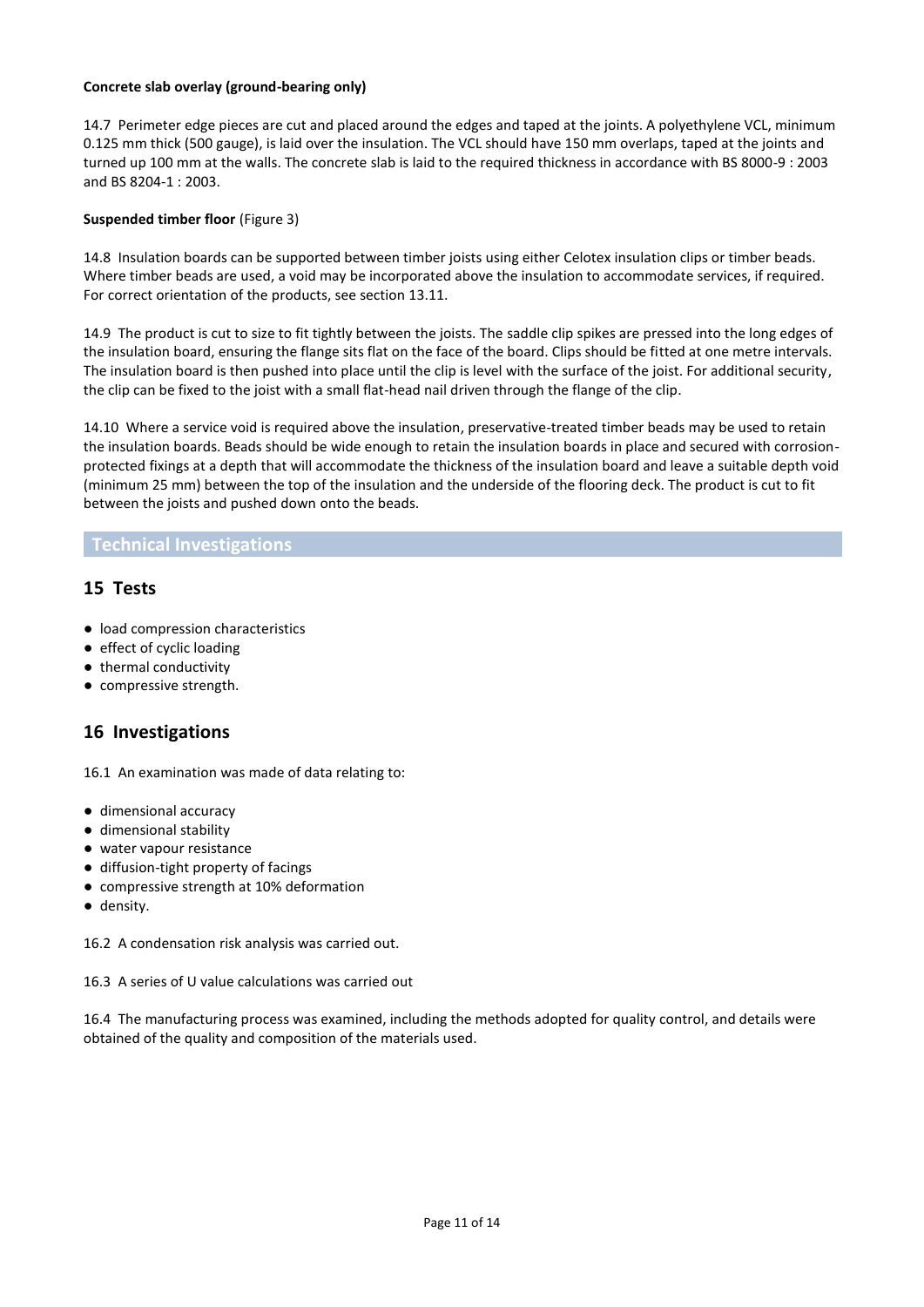#### **Bibliography**

BS 5250 : 2011 + A1 : 2016 *Code of practice for control of condensation in buildings*

BS 8000-9 : 2003 *Workmanship on building sites — Cementitious levelling screeds and wearing screeds — Code of practice*

BS 8203 : 2017 *Code of practice for installation of resilient floor coverings*

BS 8204-1 : 2003 + A1 : 2009 *Screeds, bases and in-situ floorings — Concrete bases and cement sand levelling screeds to receive floorings — Code of practice*

BS 8204-2 : 2003 + A2 : 2011 *Screeds, bases and in-situ floorings — Concrete wearing surfaces — Code of practice*

BS 8215 : 1991 *Code of practice for design and installation of damp-proof courses in masonry construction*

BS 8417 : 2011 + A1 : 2014 *Preservation of wood — Code of practice*

BS EN 300 : 2006 *Oriented Strand Boards (OSB) — Definitions, classification and specifications*

BS EN 312 : 2010 *Particleboards — Specifications*

BS EN 636 : 2012 + A1 : 2015 *Plywood — Specifications*

BS EN 826 : 2013 *Thermal Insulating Products for Building Applications — Determination of Compression Behaviour*

BS EN 1991-1-1 : 2002 Eurocode 1 : Actions on structures — General actions— Densities, self-weight, imposed loads for buildings

NA to BS EN 1991-1-1 : 2002 UK National Annex to *Eurocode 1 : Actions on structures — General actions— Densities, self-weight, imposed loads for buildings*

BS EN 1992-1-1 : 2004 + A1 : 2014 *Eurocode 2 : Design of concrete structures — General rules and rules for buildings* NA + A2 : 2014 to BS EN 1991-1-1 : 2004 *UK National Annex to Eurocode 1 : Actions on structures — General actions— Densities, self-weight, imposed loads for buildings*

BS EN 12871 : 2013 *Wood-based panels — Performance specifications and requirements for load bearing boards for use in floors, walls and roofs*

BS EN 13165 : 2012 + A2 : 2016 *Thermal insulation products for buildings — Factory made rigid polyurethane foam (PU) products — Specification*

BS EN 13501-1 : 2007 + A1 : 2009 *Fire Classification of construction products and building elements Part 1 — Classification using data from reaction to fire tests*

BS EN 13810-1 : 2002 *Wood-based panels — Floating floors — Performance specifications and requirements*

BS EN 15037-1 : 2008 *Precast concrete products — Beam-and-block floor systems — Beams*

BS EN 15037-2 : 2009 + A1 : 2011 *Precast concrete products — Beam-and-block floor systems — Concrete blocks*

BS EN 15976 : 2011 *Flexible sheets for waterproofing — Determination of emissivity*

BS EN ISO 6946 : 2017 *Building components and building elements — Thermal resistance and thermal transmittance — Calculation method*

BS EN ISO 9001 : 2015 *Quality management systems — Requirements*

BS EN ISO 13370 : 2017 *Thermal Performance of Buildings — Heat Transfer via the Ground — Calculation Methods*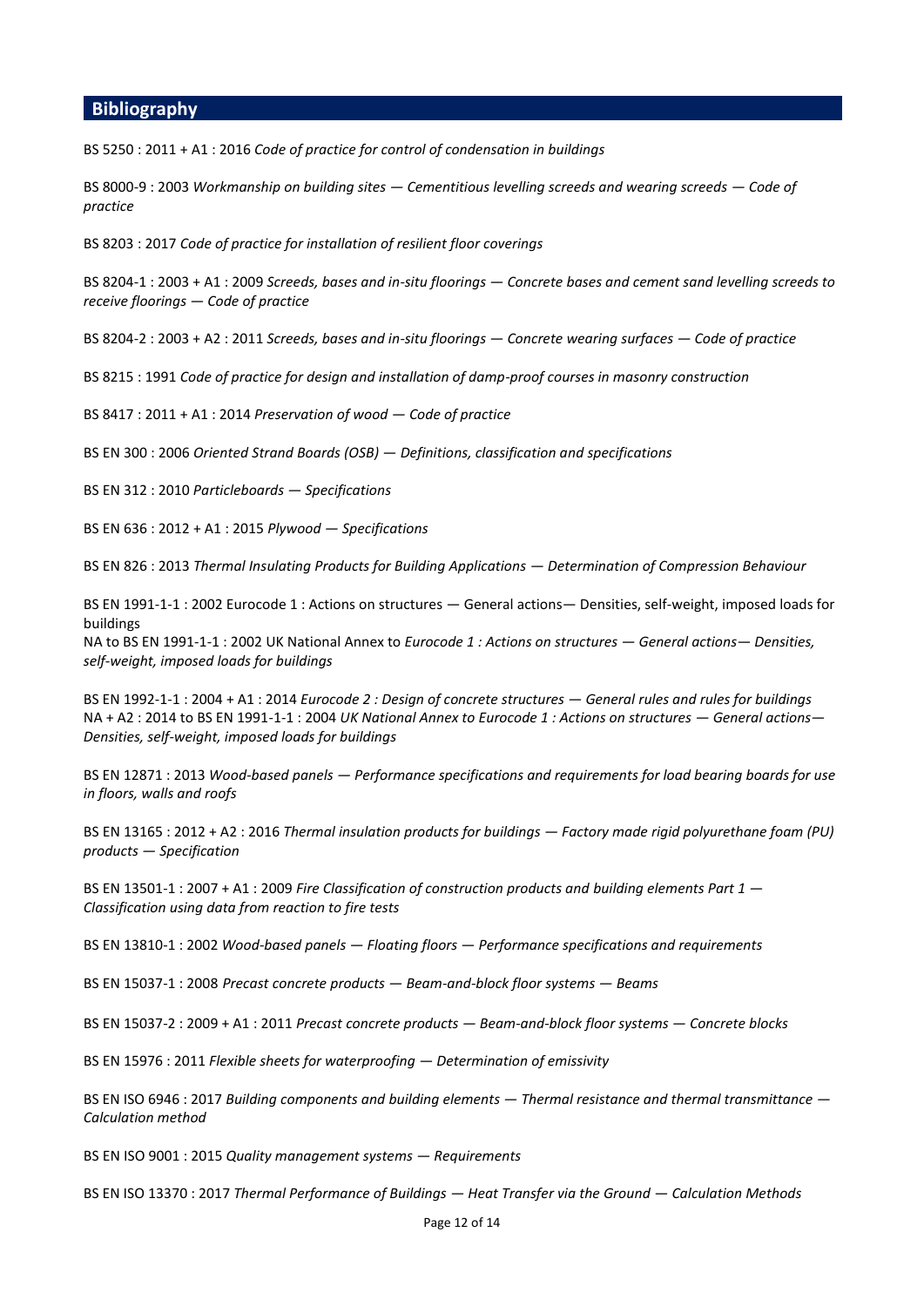BS EN ISO 14001 : 2015 *Environmental Management systems — Requirements with guidance for use* CP 102 : 1973 *Code of practice for protection of buildings against water from the ground* PD CEN/TR 12872 : 2014 *Wood-based panels — Guidance on the use of load-bearing boards in floors, walls and roofs* DD CEN/TS 13810-2 : 2003 *Wood-based panels — Floating floors — Test methods* BRE Report (BR 262 : 2002) *Thermal insulation: avoiding risks* BRE Report (BR 443 : 2006) *Conventions for U-value calculations*